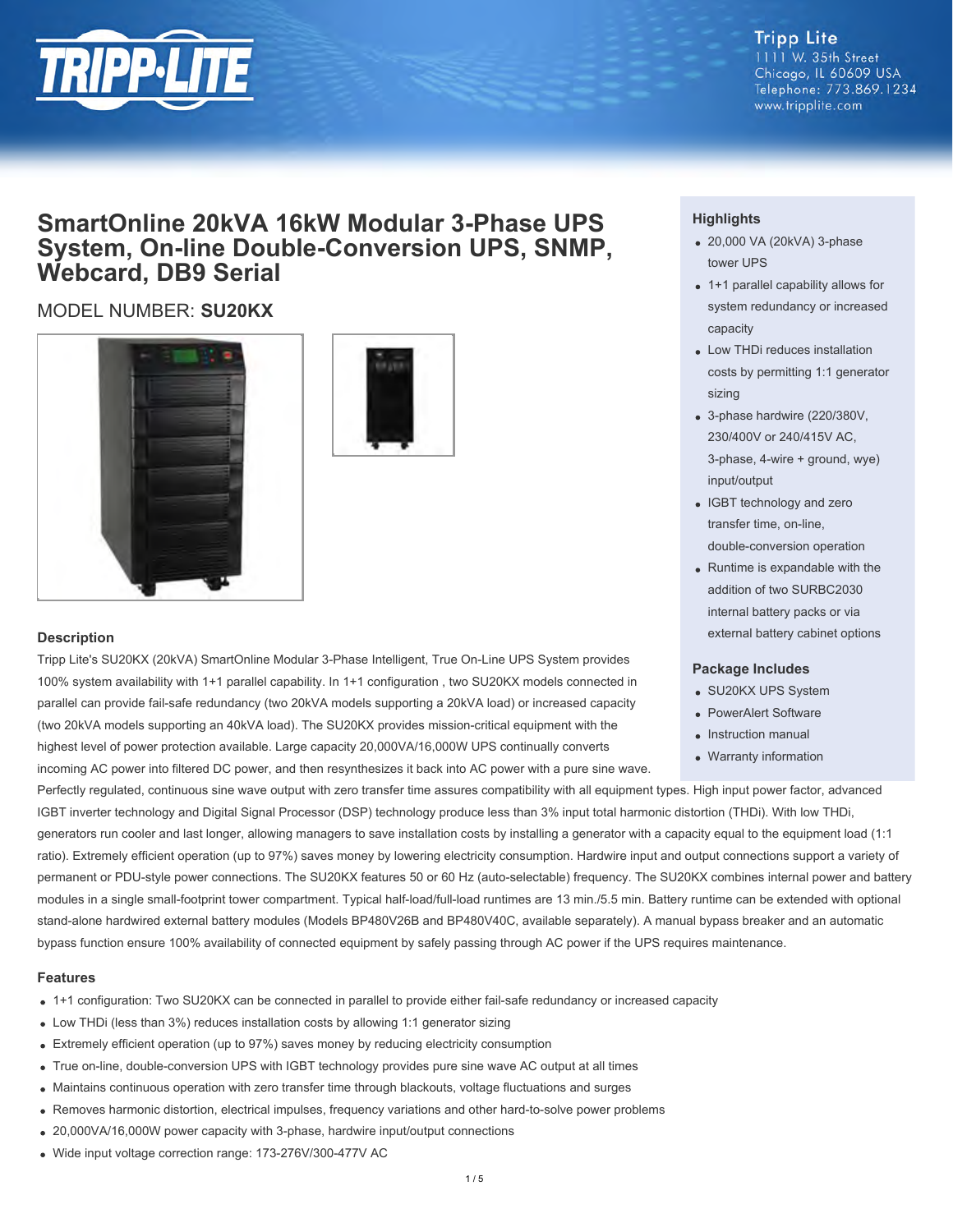

- Precision +/-1% output voltage regulation
- Internal power and battery modules are combined in a single small-footprint tower compartment. Typical half-load/full-load runtimes are 13 min./5.5 min. Battery runtime can be extended with optional stand-alone hardwired external battery modules (Models BP480V26B and BP480V40C, available separately)
- Front panel combination LCD/LED display includes a real-time event log screen with up to 500 events listed
- Dynamic battery management screen optimizes battery function to lengthen service life and allow cold restart of the UPS
- Built-in RS-232 communication port works with included PowerAlert Software to provide shutdown commands and reporting on a single server
- Accessory slot accepts an optional internal SNMP card (Model SNMPWEBCARD) for remote shutdowns, reboots and more
- Emergency Power Off button turns UPS output OFF and disables Bypass output
- Built-in Emergency Power Off (EPO) dry-contact interface supports remote emergency shutdown in large facilities

# **Specifications**

| <b>OUTPUT</b>                               |                                                            |  |
|---------------------------------------------|------------------------------------------------------------|--|
| Output Volt Amp Capacity (VA)               | 20000                                                      |  |
| Output kVA Capacity (kVA)                   | 20                                                         |  |
| Output Watt Capacity (Watts)                | 16000                                                      |  |
| Output kW Capacity (kW)                     | 16                                                         |  |
| Power Factor                                | 0.8                                                        |  |
| <b>Crest Factor</b>                         | 3:1                                                        |  |
| Nominal Output Voltage(s)<br>Supported      | 220/380V; 230/400V; 240/415V; 3-Phase Wye                  |  |
| <b>Frequency Compatibility</b>              | 50 / 60 Hz                                                 |  |
| Output Voltage Regulation (Line<br>Mode)    | $+/-1%$                                                    |  |
| Output Voltage Regulation (Battery<br>Mode) | $+/-1%$                                                    |  |
| <b>Output Receptacles</b>                   | Hardwire                                                   |  |
| Output AC Waveform (AC Mode)                | Sine wave                                                  |  |
| Output AC Waveform (Battery Mode)           | Pure Sine wave                                             |  |
| <b>INPUT</b>                                |                                                            |  |
| Rated input current (Maximum Load)          | 28A / 29A / 30A                                            |  |
| Nominal Input Voltage(s) Supported          | 220/380V (3ph wye); 230/400V (3ph wye); 240/415V (3ph wye) |  |
| Nominal Input Voltage Description           | 3-Phase Wye, 4 wire (L1, L2, L3, N, G)                     |  |
| <b>UPS Input Connection Type</b>            | Hardwire                                                   |  |
| Input Phase                                 | 3-Phase                                                    |  |
| <b>BATTERY</b>                              |                                                            |  |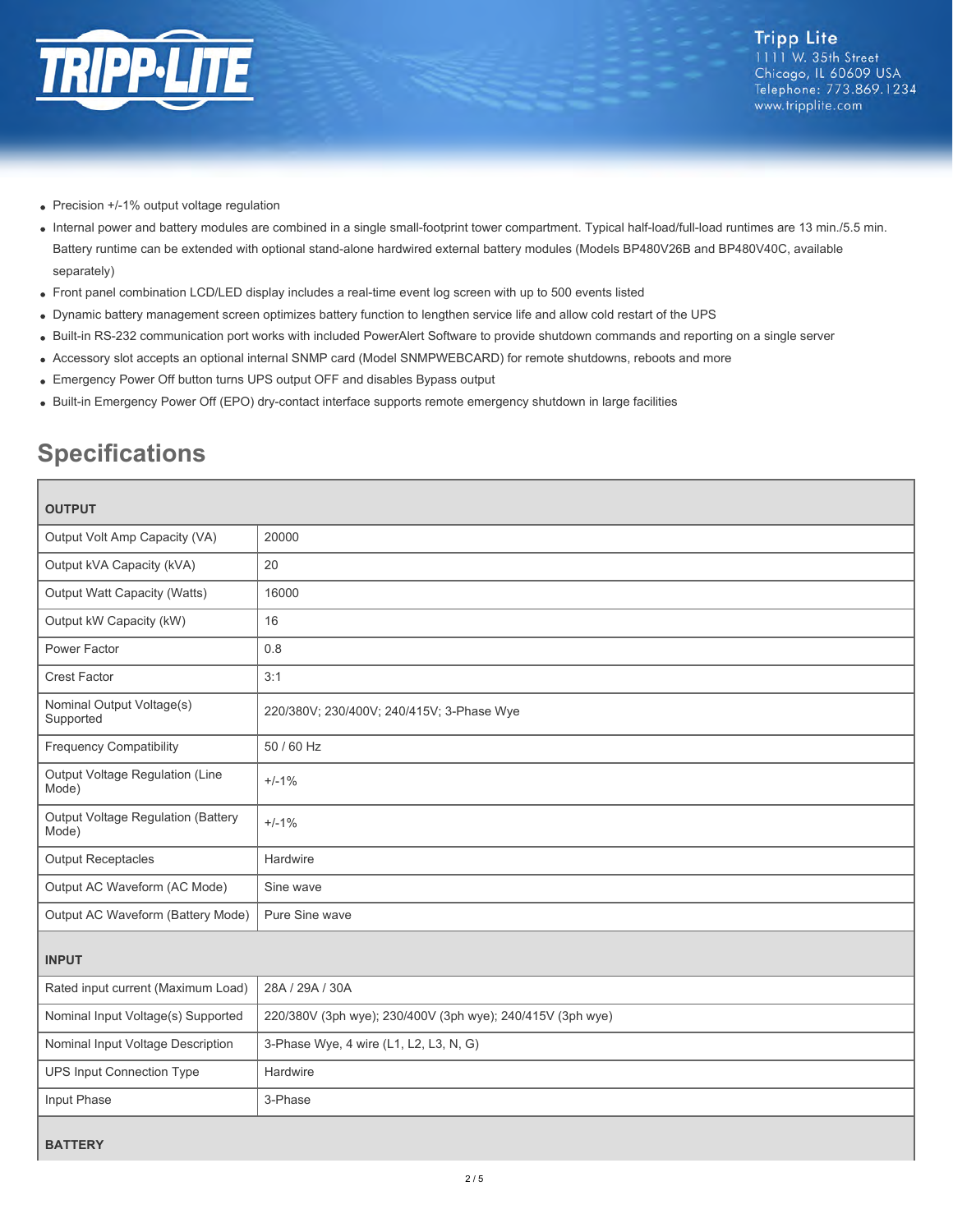

| Full Load Runtime (min.)                                         | 5.5 min. (16kw)                                                                                                                                                                                                                                 |  |
|------------------------------------------------------------------|-------------------------------------------------------------------------------------------------------------------------------------------------------------------------------------------------------------------------------------------------|--|
| Half Load Runtime (min.)                                         | 13 min. (8kw)                                                                                                                                                                                                                                   |  |
| Expandable Battery Runtime                                       | Supports extended runtime with optional external battery packs                                                                                                                                                                                  |  |
| External Battery Pack Compatibility                              | BP480V103; BP480V140; BP480V26B; BP480V40C; BP480V55; BP480V78; BP480V200; BP480V300;<br>BP480V400 ; BP480V500                                                                                                                                  |  |
| <b>Expandable Runtime Description</b>                            | External battery pack wiring is contractor supplied                                                                                                                                                                                             |  |
| DC System Voltage (VDC)                                          | $+/- 240VDC$                                                                                                                                                                                                                                    |  |
| Internal UPS Replacement Battery<br>Cartridge                    | <b>SURBC2030</b>                                                                                                                                                                                                                                |  |
| <b>Battery Replacement Description</b>                           | Hot-swappable, replaceable batteries                                                                                                                                                                                                            |  |
| <b>VOLTAGE REGULATION</b>                                        |                                                                                                                                                                                                                                                 |  |
| Voltage Regulation Description                                   | Online, double-conversion power conditioning                                                                                                                                                                                                    |  |
| Overvoltage Correction                                           | Maintains continuous operation without using battery power during overvoltages to 276-477 (3-phase, 4-wire, wye),<br>reducing output within 1% of nominal                                                                                       |  |
| <b>Undervoltage Correction</b>                                   | Maintains continuous operation without using battery power during brownout/undervoltage conditions to 173-300<br>(3-phase, 4-wire, wye)                                                                                                         |  |
| <b>USER INTERFACE, ALERTS &amp; CONTROLS</b>                     |                                                                                                                                                                                                                                                 |  |
| Switches                                                         | ON button turns UPS inverter on. OFF button turns UPS inverter off. LCD Display Control Buttons browse through<br>and select items displayed on LCD screen. EPO (Emergency Power Off) button turns UPS output off and disables<br>Bypass output |  |
| Alarm Cancel Operation                                           | Power-fail alarm can be silenced using alarm-cancel switch                                                                                                                                                                                      |  |
| Audible Alarm                                                    | Alarms signal a variety of operational conditions: low-battery, overload, shutdown, bypass and more                                                                                                                                             |  |
| <b>LED Indicators</b>                                            | 4-LED Display: Displays normal AC input, on battery power, bypass input and fault conditions                                                                                                                                                    |  |
| <b>SURGE / NOISE SUPPRESSION</b>                                 |                                                                                                                                                                                                                                                 |  |
| EMI / RFI AC Noise Suppression                                   | Yes                                                                                                                                                                                                                                             |  |
| AC Suppression Joule Rating                                      | 5950                                                                                                                                                                                                                                            |  |
| AC Suppression Response Time                                     | Instantaneous                                                                                                                                                                                                                                   |  |
| <b>PHYSICAL</b>                                                  |                                                                                                                                                                                                                                                 |  |
| Installation Form Factors Supported<br>with Included Accessories | Tower                                                                                                                                                                                                                                           |  |
| Primary Form Factor                                              | Tower                                                                                                                                                                                                                                           |  |
| <b>UPS Power Module Dimensions</b><br>(hwd, in.)                 | 46 x 20.5 x 33.7                                                                                                                                                                                                                                |  |
| LIDS Dower Medule Dimensions                                     |                                                                                                                                                                                                                                                 |  |

| UPS Power Module Dimensions<br>(hwd, cm)          | 116.8 x 52.1 x 85.6 |
|---------------------------------------------------|---------------------|
| Installed Whole System Maximum<br>Rack Depth (cm) |                     |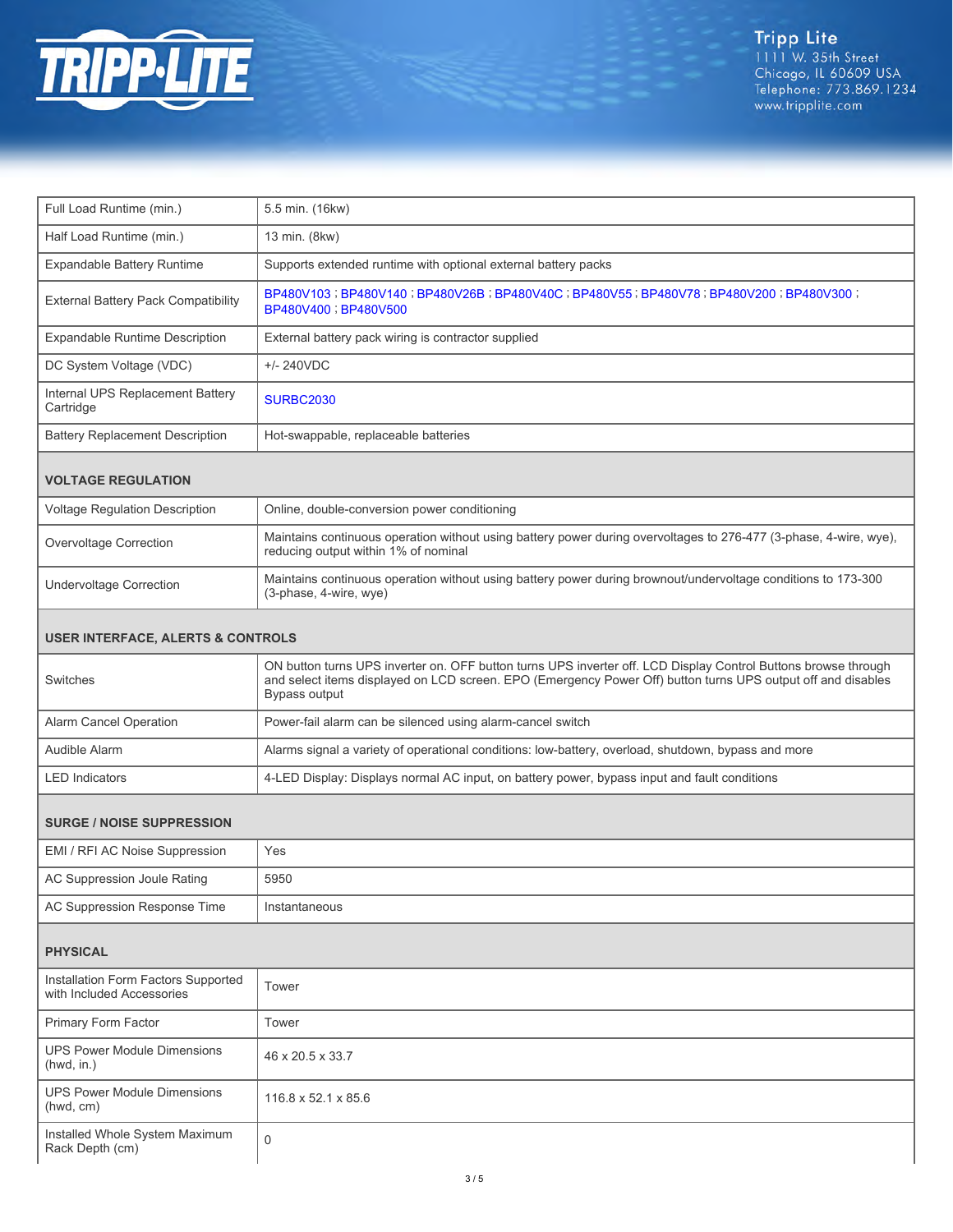

| UPS Power Module Weight (lbs.)                                 | 588.6                                                                                                                                                                                                                                 |  |
|----------------------------------------------------------------|---------------------------------------------------------------------------------------------------------------------------------------------------------------------------------------------------------------------------------------|--|
| UPS Power Module Weight (kg)                                   | 267.2                                                                                                                                                                                                                                 |  |
| UPS Shipping Dimensions (hwd / in.)                            | 55 x 28.5 x 42.5                                                                                                                                                                                                                      |  |
| UPS Shipping Dimensions (hwd /<br>cm)                          | 139.7 x 72.4 x 108                                                                                                                                                                                                                    |  |
| Shipping Weight (lbs.)                                         | 738.5                                                                                                                                                                                                                                 |  |
| Shipping Weight (kg)                                           | 335.3                                                                                                                                                                                                                                 |  |
| Cooling Method                                                 | Fans                                                                                                                                                                                                                                  |  |
| <b>UPS Housing Material</b>                                    | <b>Steel</b>                                                                                                                                                                                                                          |  |
| <b>ENVIRONMENTAL</b>                                           |                                                                                                                                                                                                                                       |  |
| <b>Operating Temperature Range</b>                             | +32 to +104 degrees Fahrenheit / 0 to +40 degrees Celsius                                                                                                                                                                             |  |
| Storage Temperature Range                                      | +5 to +122 degrees Fahrenheit / -15 to +50 degrees Celsius                                                                                                                                                                            |  |
| <b>Relative Humidity</b>                                       | 0 to 95%, non-condensing                                                                                                                                                                                                              |  |
| AC Mode BTU / Hr. (Full Load)                                  | 3053                                                                                                                                                                                                                                  |  |
| <b>COMMUNICATIONS</b>                                          |                                                                                                                                                                                                                                       |  |
| Communications Interface                                       | DB9 Serial; Slot for SNMP/Web interface                                                                                                                                                                                               |  |
| <b>PowerAlert Software</b>                                     | Included                                                                                                                                                                                                                              |  |
| <b>Communications Cable</b>                                    | DB9 cabling included                                                                                                                                                                                                                  |  |
| <b>LINE / BATTERY TRANSFER</b>                                 |                                                                                                                                                                                                                                       |  |
| <b>Transfer Time</b>                                           | No transfer time (0 ms.) in online, double-conversion mode                                                                                                                                                                            |  |
| Low Voltage Transfer to Battery<br>Power (Setpoint)            | Maintains continuous operation without using battery power during brownout/undervoltage conditions to 173-300V<br>AC (3-phase, 4-wire, wye). Below this point, output is maintained utilizing reserve battery power                   |  |
| High Voltage Transfer to Battery<br>Power (Setpoint)           | Maintains continuous operation without using battery power during overvoltages to 276-477V AC (3-phase, 4-wire,<br>wye), reducing output within 1% of nominal. Above this point, output is maintained utilizing reserve battery power |  |
| <b>SPECIAL FEATURES</b>                                        |                                                                                                                                                                                                                                       |  |
| Cold Start (Startup in Battery Mode<br>During a Power Failure) | Cold-start operation supported                                                                                                                                                                                                        |  |
| <b>High Availability UPS Features</b>                          | Automatic inverter bypass; Hot swappable batteries                                                                                                                                                                                    |  |
| Green Energy-Saving Features                                   | High efficiency economy mode operation; Schedulable daily hours of economy mode operation                                                                                                                                             |  |
| <b>CERTIFICATIONS</b>                                          |                                                                                                                                                                                                                                       |  |
| <b>UPS Certifications</b>                                      | CE                                                                                                                                                                                                                                    |  |
| <b>WARRANTY</b>                                                |                                                                                                                                                                                                                                       |  |